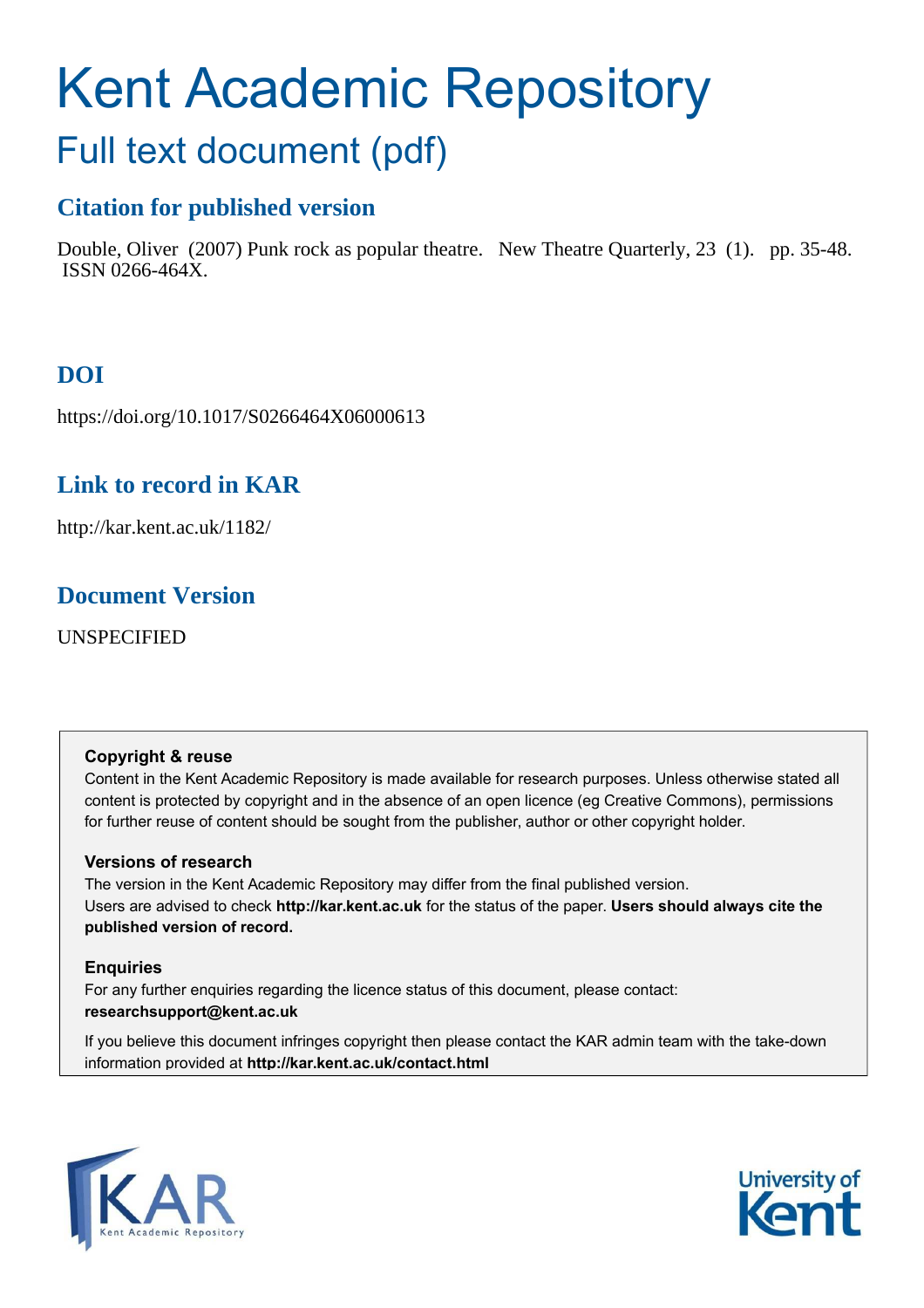# **Punk Rock as Popular Theatre**

Punk rock performance consciously draws on popular theatre forms like music hall and stand-up comedy, as exemplified by the occasion when Max Wall appeared with Ian Dury at the Hammersmith Odeon. Oliver Double traces the historical and stylistic connections between punk, music hall and stand-up, and argues that punk shows can be considered a form of popular theatre in their own right. He examines a wide range of punk bands and performers- including Sex Pistols, Iggy Pop, Devo, Spizz, The Ramones, The Clash, and Dead Kennedys- and considers how they use costume, staging, persona, characterisation, and audience-performer relationships, arguing that these are as important and carefully considered as the music they play. Art movements like Dada and Futurism were important influences on the early punk scene, and Double shows how, as with early 20<sup>th</sup> Century cabaret, punk performance manages to include avant garde elements within popular theatre forms. Oliver Double started his career performing a comedy act alongside anarchist punk bands in Exeter, going on to spend ten years on the alternative comedy circuit. Currently, he lectures in Drama at the University of Kent, and he is the author of Stand-Up! On Being a Comedian (Methuen, 1997) and Getting the Joke: The Inner Workings of Stand-Up Comedy (Methuen, 2005).

ON 13 MAY 1978, Max Wall appeared as a surprise guest at Ian Dury and the Blockheads' big show at the Hammersmith Odeon. Dury's music was enjoying great success partly because of his association with punk. Although his origins were actually in the earlier pub rock scene, his audience was undoubtedly swollen by a large contingent of punk rockers. In this context, his support acts were somewhat surprising. Matumbi played reggae rather than punk, and Whirlwind had emerged from the pub scene playing 1950s-style rockabilly – but undoubtedly the great music-hall comic Max Wall was the most eccentric choice of all.

Accounts of how he was received vary. According to one contemporary review, the audience tried to 'scream him off' and greeted him with 'howls of derision', with only his funny walks getting 'some encouragement'.<sup>1</sup> Other reviews suggest he got a fairer hearing. Apparently, he was only heckled by 'a tiny but mindless section', $^2$  so decided to cut his losses, did his trademark funny walk, and got off. Dury was incensed by the way the audience had treated him, and went out to chastise them, yelling, 'You bastards – that's the best fucking geezer at wot 'e does in the world, and you've upset 'im!'<sup>3</sup> This allowed Wall to come back on and sing the song he had planned to perform and he 'won out' with the audience.<sup>4</sup>

On the face of it, it's not surprising that Dury's crowd gave him such a bumpy ride. The Blockheads' keyboard player Mick Gallagher remembers the show well and argues that 'it was maybe a bit adventurous to put him on in front of that punk audience who didn't really have a clue who he was'.<sup>5</sup> It might appear that a form of chaotic, sometimes violent rock music had nothing in common with a popular theatre tradition like music hall, which had vanished decades beforehand.

In fact, bringing in Max Wall as a support act was entirely in keeping with Ian Dury's approach. In spite of being connected with punk, Dury's affinity with music hall has been widely acknowledged – by journalists, reviewers, and by Dury himself, who has admitted, 'There's a little bit of music hall in there in the music.' <sup>6</sup> A *Sunday Times* article from 1978 directly compared him with Max Wall (along with Gene Vincent and Norman Wisdom).<sup>7</sup> Before the Hammersmith show, Wall had recorded Dury's song 'England's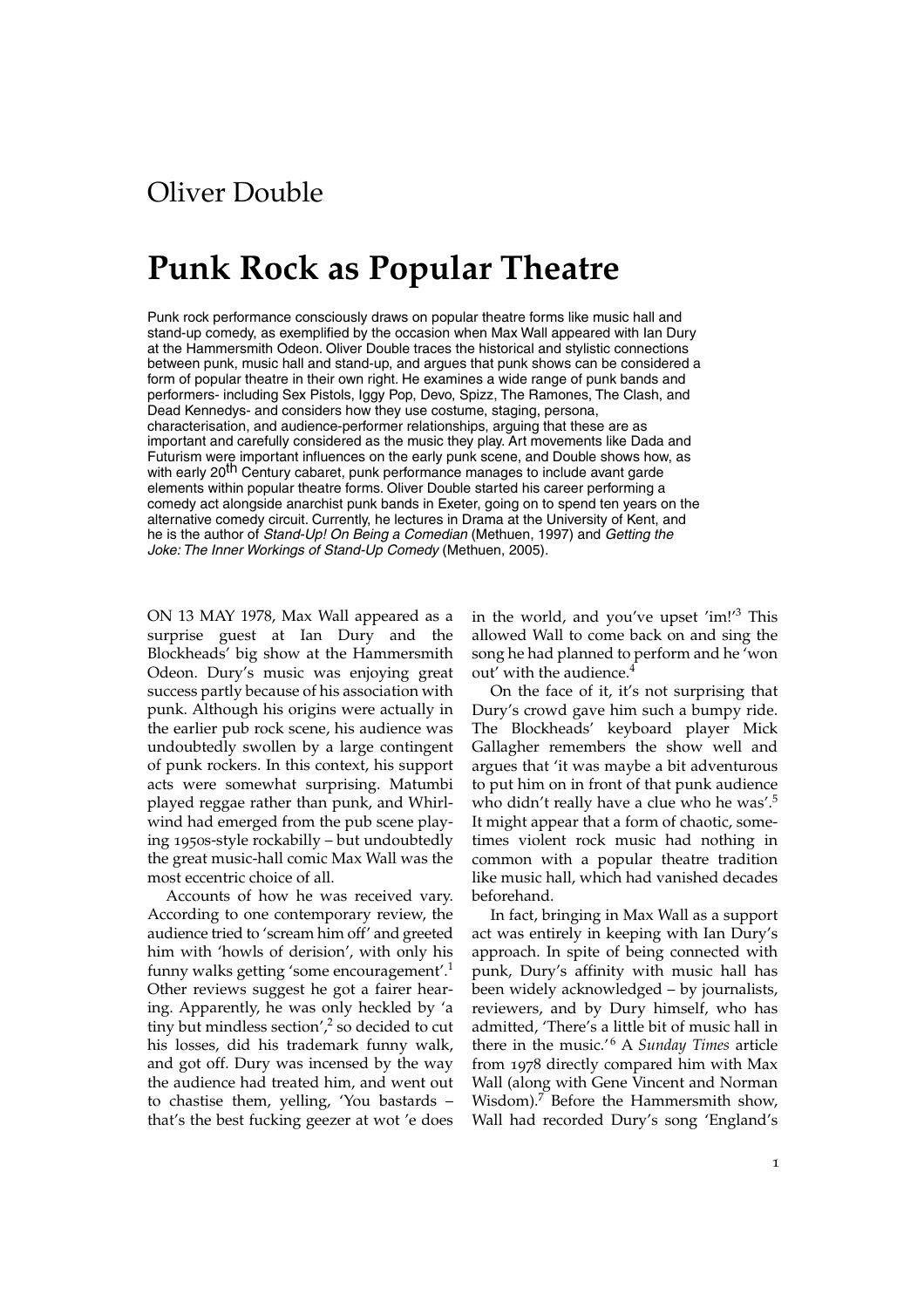Glory' for Stiff Records, a song which lists popular entertainers such as Frankie Howerd, Max Miller, and Little Tich among other icons of Englishness.

As this would suggest, Dury had a keen awareness of popular theatre. As a child, his mother had taken him see pantomimes and the British premiere of *West Side Story*, as well as Shakespeare at the Old Vic.<sup>8</sup> According to his biographer Richard Balls, 'He saw himself, not as a singer or "pop star", but as an all-round entertainer.<sup>'9</sup> This was an image he cultivated throughout his career, from the late 1970s, when he had a policy of letting old-age pensioners and children into his shows for half price, to his final appearance at the London Palladium on 6 February 2000, when he told the audience, 'Danny Kaye is listening, Bing is listening.'<sup>10</sup>

Dury frequently included bits of comic business in his act which were consciously influenced by music hall, and the Hammersmith Show was no exception. He juggled with a plastic budgie, produced scarves from his blazer sleeves, and used the microphone as a prop, caressing and kissing it. He even put on a Tommy Cooper-style fez and for a moment became a quick-sketch artist, drawing a picture of a blockhead.<sup>11</sup>

Perhaps Dury's popular theatre sensibilities created a sympathetic enough atmosphere to allow Wall eventually to win over a hostile audience, or perhaps Wall's victory reveals a deeper truth: that punk rock performance is very much in the music-hall tradition and should be taken seriously as a form of popular theatre in its own right.

#### **The Music Hall Roots of the Pop Concert**

Although the comic song was central to music-hall entertainment, it is rightly thought of as a form of theatre rather than simply the performance of music. In his obituary of Dan Leno, Max Beerbohm described him not as a singer but as 'a brilliant actor', and argued that, 'The technique for acting in a music hall is of a harder, perhaps finer, kind than is needed for acting in a theatre. . . . '<sup>12</sup>

In Britain, the pop concert grew out of the music hall. The first performances by rock

and roll singers took place in variety theatres. When Philip Hindin booked Cliff Richard to play at the Met on Edgware Road in the late 1950s, he put twelve other acts on the bill with him, 'in case he didn't succeed'.<sup>13</sup> In his celebrated 1963 performance at Peter Cook's venue, the Establishment, Frankie Howerd joked that this sophisticated satire audience was very different from what he was used to doing Granada tours with Billy Fury.<sup>14</sup> In 1958, Buddy Holly toured Britain with a full supporting variety bill that included the comedian Des O'Connor, who remembers, 'He'd ask me for jokes to tell between his songs, and I'd give him a few of my less good ones. But in that accent of his, they went down a storm.'<sup>15</sup>

As with Wall and Dury, rock and rollers proved to be uneasy bedfellows with the more traditional acts, and O'Connor has recalled being pelted with eggs, bottles, and other missiles after making fun of a leatherclad heckler whilst appearing on the bill with Cliff Richard at the Chiswick Empire.<sup>16</sup> However, some acts managed to bridge the apparent gap between variety and rock, most notably the skiffle singer Lonnie Donegan. Many of his records for the Pye label were recorded during live performances in variety theatres, and included not only his singing but also the jokes and patter he included between the songs.<sup>17</sup>

Some of the last recordings the great variety comedian Max Miller ever made were duets with Donegan recorded live in 1962. One of them, 'Tit Bits', features spoken gags performed as a double act over the music, and Miller shows his instincts for playing an audience were still intact as he builds a laugh and crows: 'Nah, look at that, look at that! A round of applause! That'll be the best joke of the evening!'<sup>18</sup>

In spite of the historical connections between rock and roll and variety theatre, by the time the pop concert had evolved into an event in its own right the idea that the performers were actors as much as singers had disappeared. Buddy Holly may have told jokes as well as singing, but nobody praised his brilliant acting as they had Dan Leno's.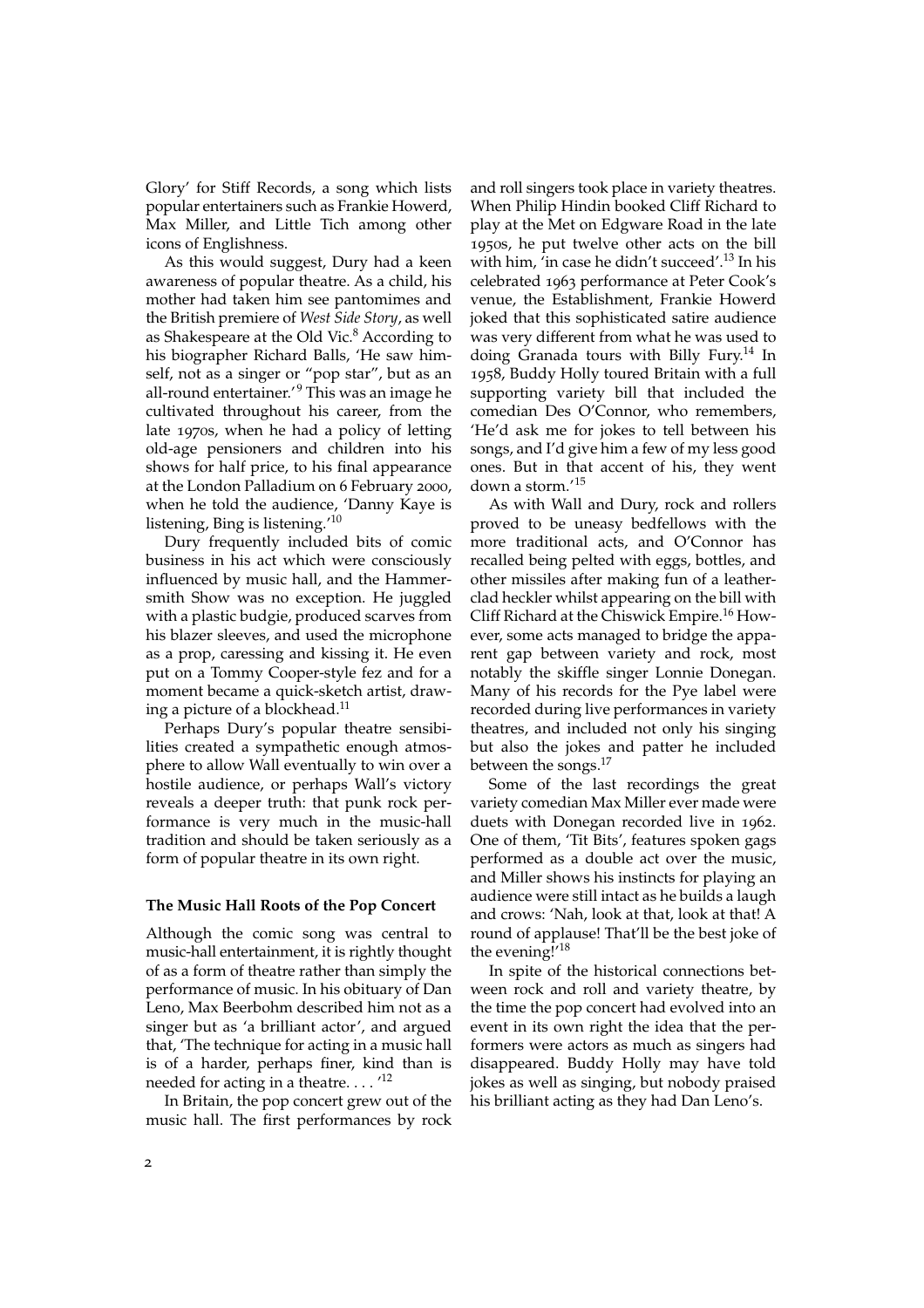#### **Punk Rock: Performance over Music**

There may be more obviously theatrical examples of pop music shows – Pink Floyd's live show *The Wall* (1980–81), Madonna's *The Girlie Show* (1993), or Ben Elton's recent Queen musical, *We Will Rock You*, for example – but it is punk rock that has the most obvious and immediate links with popular theatre.

Punk's origins can be traced to the late 1960s, with the emergence of bands such as The Velvet Underground and The Stooges, whose music was more energetic than complex and whose lyrics delved into uneasy or unpleasant subject matter. In mid-1970s New York, a series of like-minded bands such as The New York Dolls, Television, and The Ramones developed this kind of approach into an identifiable scene. By 1976, punk had emerged in Britain with the formation of The Sex Pistols, The Clash, and many others. The punk scene has continued to exist in one form or another ever since, with bands such as Green Day and The Offspring enjoying considerable commercial success in the last fifteen years.

Central to punk is the idea that musical virtuosity is less important than energy, excitement, and self-expression. As The Sex Pistols memorably declared in February 1976, 'We're not into music . . . We're into chaos.'<sup>19</sup> In fact, most of the Pistols were musically competent enough to play energetic rock and roll very well, although guitarist Steve Jones has acknowledged that Sid Vicious, who replaced Glen Matlock on bass, 'couldn't play a fucking note'.<sup>20</sup> However, their preference for non-musical aspects of pop performance is borne out by their approach.

When the manager of the Sex Pistols, Malcolm McLaren, auditioned Johnny Rotten (a.k.a. John Lydon) for the role of lead singer, he asked him to mime to an Alice Cooper song on the jukebox in the corner of his clothes shop.<sup>21</sup> Crucially, Rotten was asked to mime, not sing. Steve Jones has admitted being influenced by New York Dolls guitarist Johnny Thunders – not by his style of playing but by 'his stances and his looks, and, you know, his moves on stage'.<sup>22</sup>

The Sex Pistols first achieved major recognition not through their music but through an interview on a local TV show, *Today*, presented by Bill Grundy. The group swore, and Grundy goaded them into more swearing. Steve Jones obliged, calling Grundy a 'dirty bastard' and a 'fucking rotter'. Although the show was only broadcast to the London area, the subsequent furore in the press gave the band instant national notoriety, with the *Daily Telegraph* being particularly appalled that such language had been aired at 6.25 p.m. in the middle of 'happy family viewing'.<sup>23</sup> John Lydon looks back on this non-musical performance with pride, arguing, 'It was perfect stand-up comedy!'<sup>24</sup>

There are myriad examples of punk bands, both before and after The Sex Pistols, whose work has moved beyond the boundaries of music into more theatrical modes of performance. In The Stooges' first performances, which John Sinclair compared to the work of Laurie Anderson, they played invented instruments made out of food blenders, oil drums, and even toilets, and on one occasion lead singer Iggy Pop appeared in a suit made of tinfoil, which he proceeded to slowly rip until it was in shreds. $25$ 

Devo, a band which emerged from Akron, Ohio, in the mid-1970s, have been described by founder member Gerald V. Casale as 'a self-contained conceptual unit, where the visuals and the theatrics and the ideas and the staging were as important as the music.<sup> $26$ </sup> In keeping with this idea, their first output was not a record but a film, *In the Beginning Was the End: the Truth about De-evolution*, which featured spoken dialogue and surreal visual imagery as well as music. The film was shown at the beginning of their early live shows.

Spizz, who has fronted a series of bands from the late 1970s onwards, has enjoyed considerable cult success in the UK. 'Where's Captain Kirk?' by Spizzenergi, for example, spent over two months at the top of the Independent Singles Chart in 1980. Spizz made his debut at a punk festival in Birmingham, when he borrowed a guitar from an art college friend and persuaded the promoter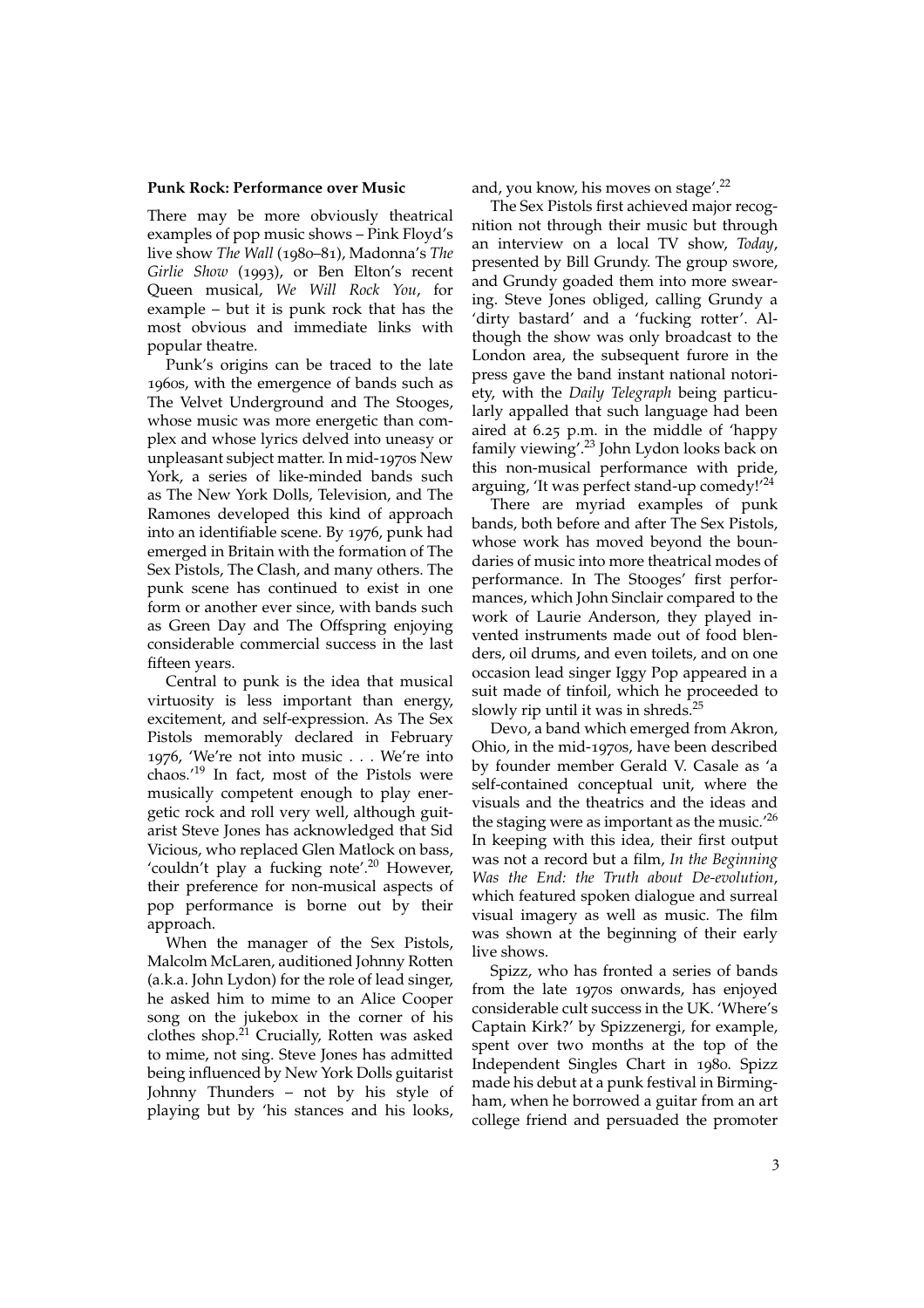to give him a slot on the bill. Apart from the fact that he was 'still struggling with the E-chord,' there was also another problem: 'I had no material, I had to improvise it as soon as he said yeah.' With no material or musical skill to carry him, Spizz had to survive purely on his connection with the audience. He recently got hold of a recording of the show, and comments:

In one way it's toe-curlingly embarrassing, but in another way it's outrageously brave. . . . It went down well because it had a core of people just cheering it because it was their mate onstage, but that spread. And I had a rapport with the audience,  $\hat{I}$  thought, 'This is it! This is it! This is art!'<sup>27</sup>

#### **Punk and Theatre**

Given this kind of emphasis on performance over music, it is not surprising that punk has been described as theatre since its earliest days. In July 1972, Iggy Pop and David Bowie held a press conference in the Dorchester Hotel, London, following a Stooges show at the Scala cinema the night before. Bowie told journalists,

Iggy has natural theatre. It's very interesting because it doesn't conform to any standards or rules or structures of theatre. It's his own and it's just a Detroit theatre that he's brought with him. It's straight from the street. $\frac{2}{3}$ 

Similarly, Jon Savage's review of The Sex Pistols' show at the Screen on the Green in April 1977 started by acknowledging that, 'Malcolm McLaren has a first-class media brain with a perfect instinct for theatre,' and went on to argue that, 'It isn't quite as simple as a band playing. . . . A fine set notwithstanding, theatre ruled.'<sup>29</sup>

More specifically, punk has also frequently been compared to various forms of popular theatre. Savage's review goes on to describe Johnny Rotten as 'a spastic pantomime villain, with evil for real.' It is a description Lydon would probably approve of, having made similar comments himself. In his autobiography, he describes The Sex Pistols as, 'Musical vaudeville. Evil burlesque.'30 More recently, he has complained that, 'What England didn't understand about The Sex Pistols is that we are music hall!'<sup>31</sup>

Indeed, Lydon names actors and comedians among the most important influences on his alter ego, Johnny Rotten. He has admitted that, 'I die of nerves before I go onstage 'cos I don't know what I'm gonna do. And because of that, I'd have to just pull things out from deep down inside.' He names Arthur Askey, Ken Dodd, and Norman Wisdom among the things he pulls out whilst performing.<sup>32</sup> Perhaps more surprisingly, he also names Laurence Olivier's Richard III as an important influence:

When I started, I didn't have much really to use as a source of inspiration. I didn't wanna sound like anybody else out there, or come up with versions of things that had already been done. . . . So my sources were film, theatre, and really fitted into that brilliantly . . . Because Olivier's performance was outrageously over the top.<sup>3</sup>

An influence he doesn't acknowledge is Ian Dury, to whose shows McLaren frequently took the Pistols. Looking back, Dury remembered Rotten 'leaning forwards and growling and holding the microphone just like I did'.<sup>34</sup> Dury, of course, was another key punk figure who acknowledged his debt to popular theatre. Yet another was Iggy Pop, who named his band after the vaudeville and film comedy troupe The Three Stooges, whose violent comedy he loved.<sup>35</sup>

Punk had even more direct connections with theatre, though. In the early 1970s, the Playhouse of the Theater of the Ridiculous put on plays featuring key figures in the New York punk scene such as Wayne County, Cherry Vanilla, and Patti Smith.<sup>36</sup> Smith also had an affair with Sam Shepard while appearing with him in *Cowboy Mouth*, a twohander play they wrote together.<sup>37</sup>

Given punk's influences, its actual links with theatre and its obvious theatricality, it seems high time to acknowledge it as a bona fide form of popular theatre and examine it accordingly.

#### **The Ramones Parody the Rock Show**

The Ramones were formed in 1974, and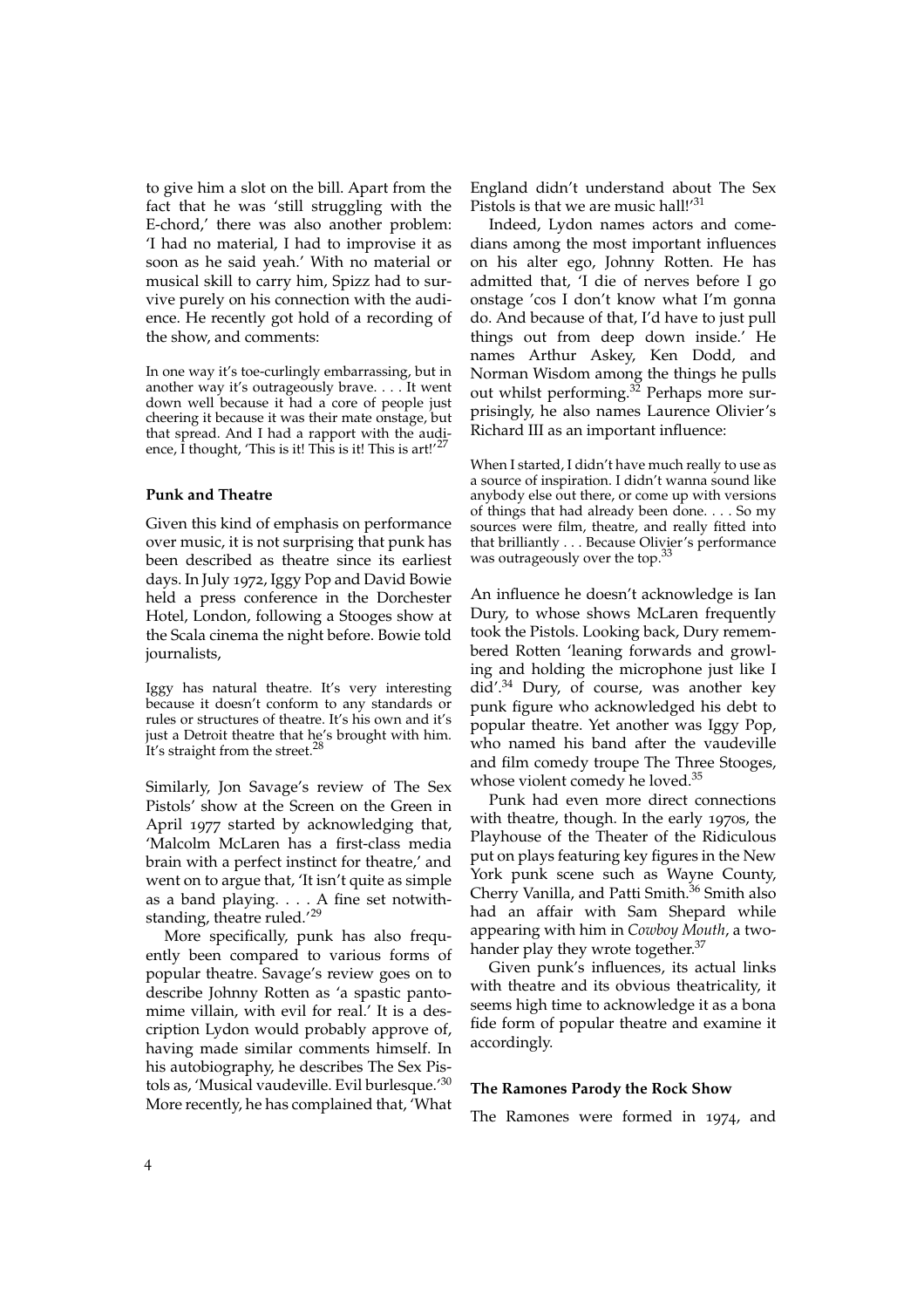quickly made a name for themselves in the New York scene. In many ways they were the archetypal punk band, with the heavily distorted three-chord, guitar-based style that would be emulated by so many of the groups that followed. The original drummer, Tommy Ramone, has pointed out how innovative their approach was:

What we had was an idea that it's not the virtuosity that counts, it's the ideas themselves that are important, which was revolutionary at that time. . . . We were the first band to intellectually grasp the notion that virtuosity is not only not necessary, but might get in the way.<sup>38</sup>

Jon Savage has described their sound as 'a *reductio ad absurdum* of the story of pop music so far: the Beatles, the Girl Groups, the Beach Boys, the Stooges, Herman's Hermits, pulped down into songs so brief that they reflected the fragmented attention span of the first TV generation'.<sup>39</sup>

However, it was not just the music which The Ramones purified, simplified, and exaggerated into a glorious parody. They also did the same for the theatre of the rock show. John Holstrom, co-founder of the seminal *Punk* magazine and the cartoonist who provided illustrations for The Ramones' record sleeves, has provided a telling description of the band's stage show:

I liked a stage show and to me The Ramones were very theatrical because they *didn't* move. You had all these guys doing theatrical stuff that was so excessive, yet The Ramones were getting more out of Joey moving his leg. They would just stand still. Joey would move his leg, Johnny would jump once or twice and they would just make the right moves. It was minimal, the whole approach. It was the way they dressed, the way they moved.<sup>40</sup>

When I saw The Ramones at the Octagon in Sheffield in 1987, I found this minimalist approach hilarious. Many of the classic features of rock stagecraft were there, but simplified to the point of absurdity. At the beginning of their set, the stage was filled with dry ice, allowing the band to enter without being seen. Then, as their figures started to emerge from the mist, Dee Dee Ramone's trademark shout of ' $1-2-3-4'$  (almost a catchphrase) rang out from the PA, and the music began, incredibly loud and fast. It continued like that for about an hour, each song very similar, with hardly a break in between them. The band struck exaggerated versions of classic rock poses, legs akimbo, guitars lowslung, and played hard. This was only varied by moments when, for no apparent reason, both guitarists took a couple of steps forward and stood up on a little riser step, then both stepped back again.<sup>41</sup>

This kind of staging was not accidental, and just as the band had created their sound by pulping down the pop music that preceded them, they built their live show in much the same way. Guitarist Johnny Ramone put much thought into it:

I would just go to shows and see everything that the band did and go, 'Wow, they didn't walk on stage very well,' you know. Or, 'That band, wow, that band walked on stage great.' Make all these mental notes of the stuff. And then every little piece . . . would be so important- just how we stood on the stage, how you walked on the stage, the way I had the PA set up. . . . don't look at the drummer, don't be looking across at me, you know, look forward, the audience is forward. . . . So everything became very important, every little  $detail.<sup>4</sup>$ 

Johnny was very strict in enforcing these details. When CJ Ramone replaced Dee Dee on bass, Johnny told him: 'Look at yourself in the mirror when we're playing. When you see me go forward, you go forward. When I go back, you go back. When you're at home, watch videotapes of Dee Dee.' CJ remembered that when he broke out of the strict Ramones stage conventions by taking his shirt off, after the show Johnny shouted at him: 'What the fuck's wrong with you? You see us taking our shirts off? Why'd ya take your shirt off?'<sup>43</sup>

#### **Costume**

One of the most important theatrical elements of the live show is costume, as The Clash's Joe Strummer acknowledged:

Some people think, 'Well it doesn't matter what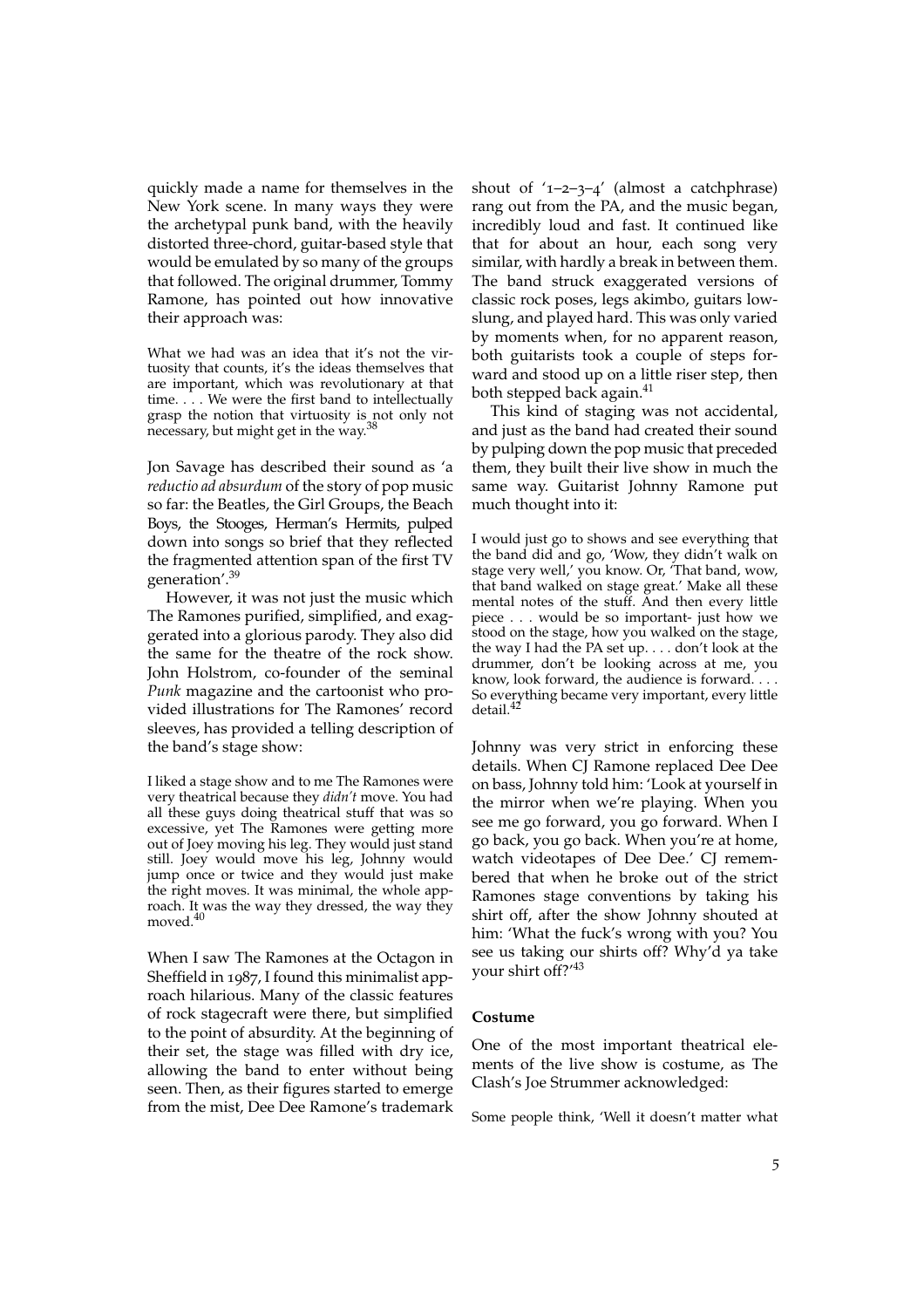you wear,' but at the bottom of it, it's all show business in the best sense of the word. Like if you wanna get to someone's head, you've got to put on a show, and that means everything's got to be right.<sup>44</sup>

The Ramones wore their hair long and dressed in torn jeans, black leather jackets, and T-shirts. This may seem unremarkable, nothing more than traditional rock and roll clothing, but like every other aspect of their show, the costume was consciously chosen, and the tears in their trousers were crucial, as John Holstrom has suggested: 'I was at Arturo [Vega]'s loft before one of their biggest shows at CBGB and Johnny's got superripped pants and he says, "Well, I was gonna save these for when we played the Garden, but I guess I'll break them out for this show."<sup>745</sup> The image was rigidly enforced, and photographer Roberta Bayley has described how difficult this could be:

Dee Dee . . . always expressed all this frustration about having been locked into the bowl haircut . . . He wanted to dress differently and, you know, have punk rock hair. . . . Instead he had to have the uniform. You know, it was like this regimented,<br>'Here's your uniform – put that on.'<sup>46</sup>

The long-hair-leather-torn-jeans look gave the band a tough, streetwise image, but as Bayley's comments suggest, it also gave them a visual unity. It was important for them to share a common identity, hence the pretence that they were brothers and the uniform adoption of the 'Ramone' surname. All of this belied the tensions that existed between the long-term band members, who were bitterly divided both over politics and personal matters.

A more extreme example of uniform costume is Devo. They have worn a series of uniform outfits in their stage shows: shorts and black T-shirts printed with the band's name; futuristic yellow boiler suits; and, perhaps most extreme, black plastic trousers and jackets with circular, red plastic hats known as 'energy domes'.<sup>47</sup> All of these costumes relate to the band's stated belief that in the age of consumerism, the human race is de-evolving and that individuality is becoming irrelevant.

The Clash took a lead from The Ramones when they realized that, as bassist Paul Simonon put it, they 'needed to cut a unified look onstage'. For this reason, at their second ever performance, for an invited audience of journalists, they sprayed their clothes and equipment with car paint. As lead singer Joe Strummer reflected, 'We came out and we must have looked fairly striking, if not somewhat ridiculous.'<sup>48</sup>

Ridiculous or not, this example reveals another important aspect of punk stagecraft: the use of cheap, accessible materials and the idea that performers (or fans) could make or adapt their own clothes. Paul Simonon was particularly adept at this, drawing on his art school training:

I got some gloss paint, and got my shoes, and just sort of splashed a bit here and there and it looked pretty good, and I took it a stage further and got this black shirt, did a bit on that with sort of a different paint. It was all being aware of your textures and, you know, all that sort of arty stuff! . . . There were sort of brass stencils and you could clip them together and we used those to sort of spray on sort of lettering, whatever. And it sort of became sort of a Rauschenberg thing . . .

Just as the musical approach stressed passion over technique, the idea was that clothing could look exciting even if it was covered in rips and stains. Simonon extended this idea by making his instrument look as ruined as his clothing: 'I mean, the moment I got a new bass, I'd start getting a hammer, start smashing it around, digging bits out.'<sup>50</sup>

One of the unique things about Spizz was that he would change the name of his band every year, and this was reflected in the costumes he made. In 1978, the band was a twopiece called Spizz Oil, and they wore hard hats and black T-shirts. These had the word 'OIL' repeatedly stencilled on in white paint, forming a diagonal line, which went in opposite directions on each member's shirt. The hard hats were supposed to make the band look like oil-rig workers, but also had a practical function, as they discovered when someone threw a beer glass at guitarist Pete Petrol's head.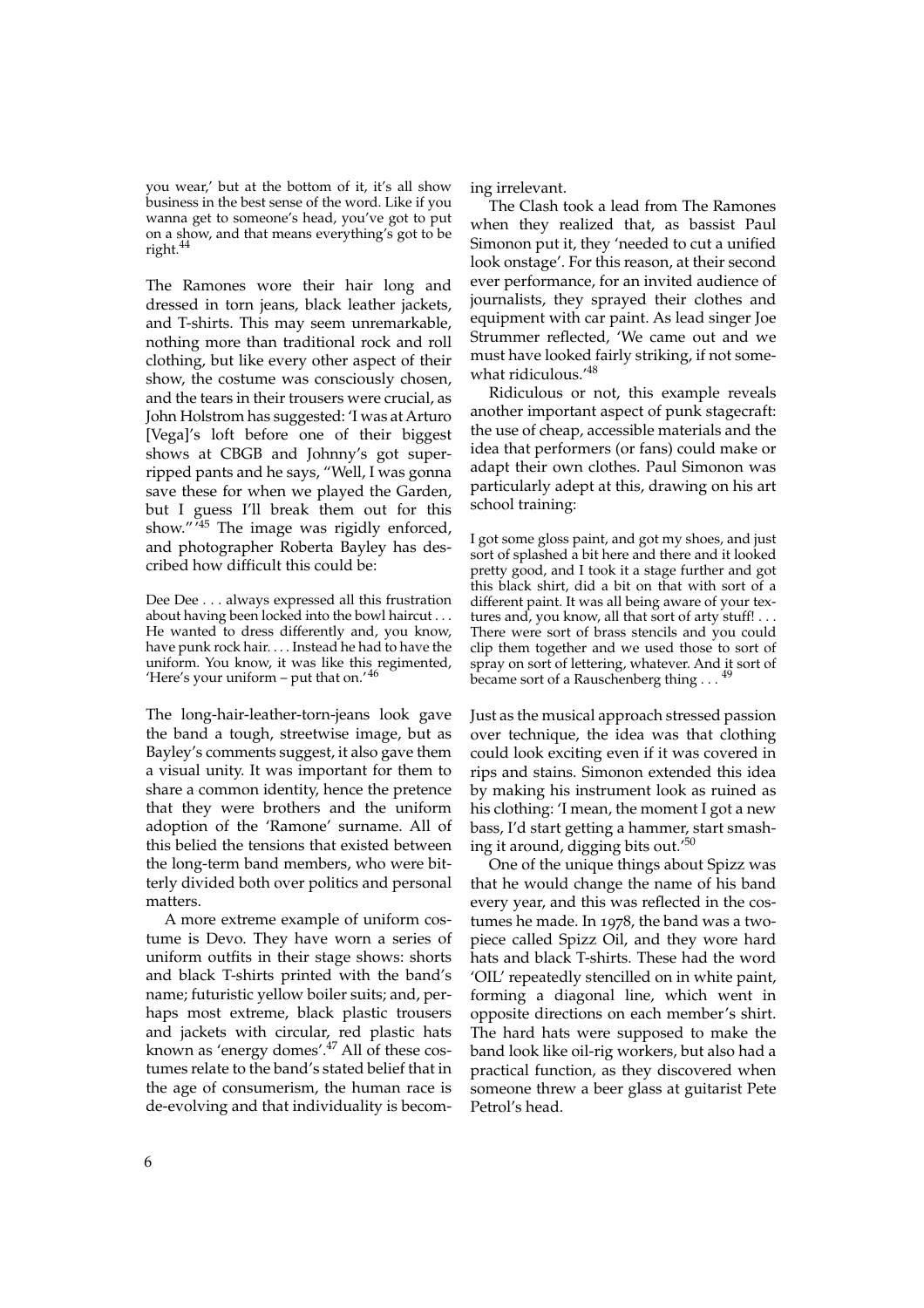Spizz describes the stencilled T-shirts as 'an art thing'. In 1979, when the band became a five-piece called Spizzenergi, Spizz changed the spelling of the word 'energy' because 'the Y was ugly at the end'. Clearly, the look of the name on T-shirts had to be right even if they were home made. Ironically, Spizz's DIY approach was so effective that it led to criticism, because, 'People thought it was engineered by some clever manager.'<sup>51</sup>

#### **Staging**

For The Clash, staging was as crucial as costume, and this started with the choice of venue. Their road manager, Johnny Green remembers:

The room was important. They liked old. They liked seedy decay. That was kind of quite important to them. The trouble is, choice was quite difficult. So a lot of provincial bigger towns, or smaller cities, we worked off the Top Rank circuit, which was pretty horrible, really cheesy  $-$  we're into Jimmy Tarbuck territory here.<sup>5</sup>

They created staging to suit the venues, as a contemporary review of a 1977 show at the Rainbow Theatre, London acknowledges: 'To conquer the Rainbow, you can't just amble on – some elements of a *show* are needed. One of these is staging: at the back of the stage is a 25-foot backdrop, a blow-up of the back cover of the album or a similar shot. Next, lights flash- burning pink and orange, as well as the more conventional colours.'

Lighting was used with precision to create carefully timed dramatic moments in particular songs. The reviewer picks out one such moment: '"1977", with Strummer framed for an instant in ice-blue for the last word – " $1984$ ".<sup>'53</sup> The backdrop was one of a series that the band used. Others included images of Second World War aircraft, one sewn together from flags of the world bought from Edgington and Black, and another painted by hip hop graffiti artists in New York.<sup>54</sup>

The Ramones' backdrops were painted by their artistic director Arturo Vega, who would make two versions, one for small clubs and one for larger venues.<sup>55</sup> Vega also designed their lighting, a job over which he took considerable pains over: 'We wanted a Ramones show to look different, so I insisted we carry some lights so the kids would walk in and go, "Wow! I've never seen this before." We wanted the show to look unique.' The very fact that the band appointed an artistic director indicates that however raw and instinctive their performance seemed to be, it was actually rigorously controlled. This applied to the lighting as much as any other element, as Johnny Ramone acknowledged: 'Any time there was a light change that was off cue, I would tell him after the show. I was always watching the light changes play in with everything else.'<sup>56</sup>

#### **The Stage Persona**

As John Lydon's comment about the Grundy interview suggests, there is much in common between punk rock shows and stand-up comedy, and this goes beyond Ian Dury's comic stage business with scarves and plastic budgies. Both forms rely heavily on the mysterious quality of charisma. In a review of Dury's performance in the 1977 Bunch of Stiffs tour, Annie Nightingale wrote that he had 'that intangible thing called stage presence' and 'infinite star quality'.<sup>57</sup> Patti Smith acknowledged the importance of charisma in her own work:

Physical presence in performing is more important than what you're saying. Quality comes through of course, but if your quality of intellect is high, and your love of the audience is evident, and you have a strong physical presence, you can get away with anything.<sup>58</sup>

Charisma is important because both standup and punk emphasize the personality of the performers, and in both cases the boundary between life and art is blurred. The person on stage is not an actor playing a fictional character, but an expression of the performer's self with varying degrees of authenticity. This is reflected in the fact that unlike conventional theatre, costume is not simply worn for the duration of the show. As Johnny Green points out: The Clash 'didn't change out of their stage clothes into other clothes, they wore those clothes all day long. So if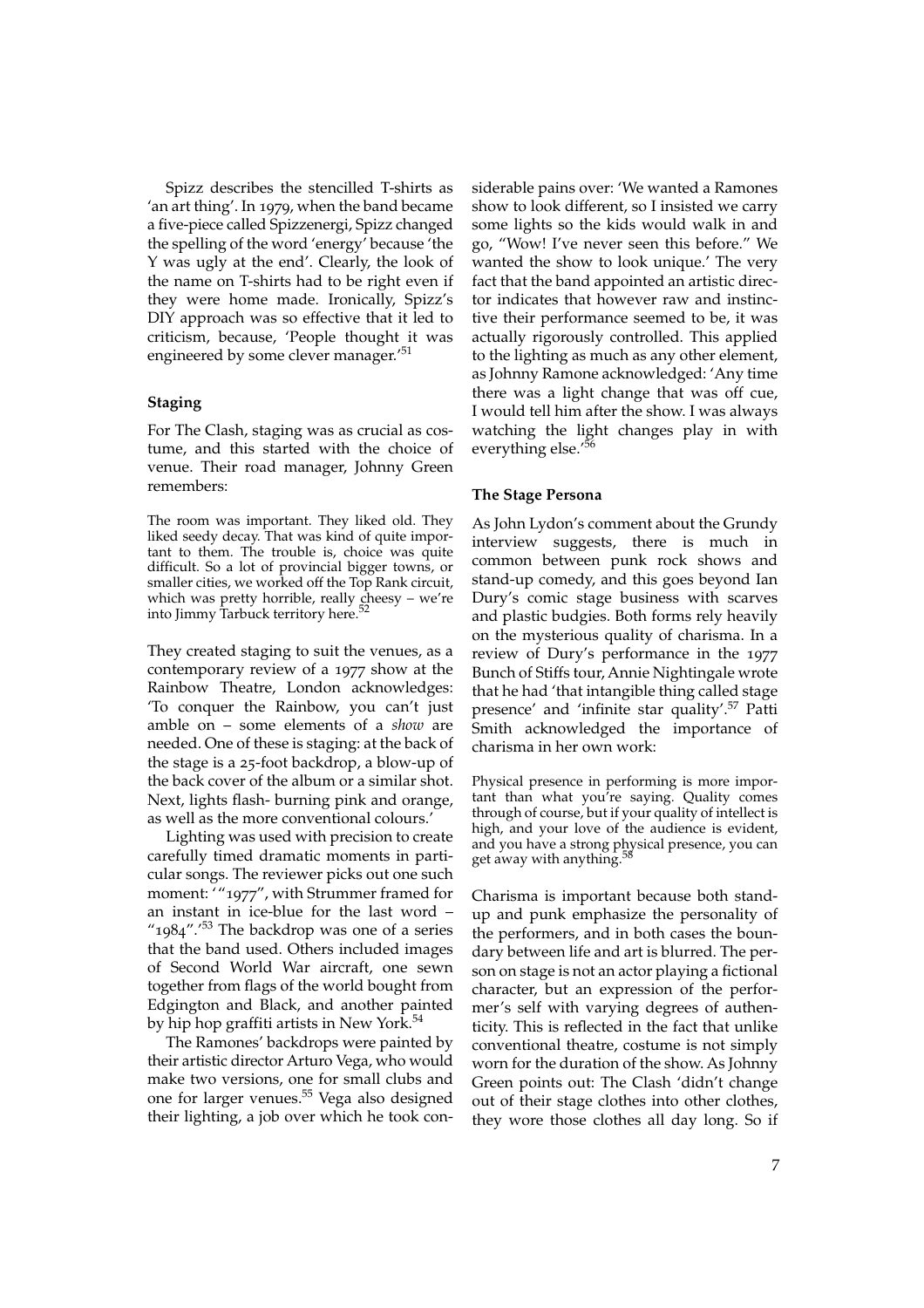you like, the performance was from when they got up to when they went to bed.' Green, who knew the band intimately, describes how the lead singer's stage persona related to his offstage identity:

It's a stylized persona based on an aspect of personality in the person. So it's not invented. . . . But it's an aspect of that person. You know, Joe Strummer is a quiet sensitive man, who likes to read a book of a night. But he's also a loudmouthed, ranting, violent man. And he's acknowledging that. He's not saying, 'I'm only presenting those socially acceptable parts of my personality to the general public.' He's going, 'I'm as fucked up and twisted as you are. And I'm not ashamed of it. $\frac{12}{59}$ 

This kind of warts-and-all approach was shared by The Ramones, who blurred the boundary between life and art still further by engaging in real arguments onstage. Grainy black and white footage of one of their early New York performances shows lead singer Joey announcing the song 'I Don't Wanna Go Down to the Basement', which sparks off a short but bitter row:

tommy: Wait a minute, let's do 'Loudmouth', alright? johnny: Fuck it. Fuck it. DEE DEE: I wanna do 'I Don't Wanna go Down to the Basement' too. JOHNNY: Yeah . . . it's two against one! DEE DEE: I really do! TOMMY: Fuck you all!<sup>60</sup>

In other cases, the difference between onstage and offstage behaviour was much greater. Photographer and filmmaker Bob Gruen has described the transformation Iggy Pop underwent before going onstage, using his real name (Jim) and stage name (Iggy) to distinguish between person and persona:

You're talking to Jim one minute and the next thing he goes to get ready for the show and is just kind of standing in the corner. It's sort of like the Incredible Hulk. His body gets bigger and the muscles get hard, and he just turns into this other identity. Iggy comes charging out from nowhere and hits the stage running. Look out! Don't be in his way. . . . Then, when he came off the stage after doing that show . . . that persona kind of leaves him in waves as he prances towards the dressing room. . . . Within three or four minutes you find

yourself in the company of Jim again . . . <sup>61</sup>

This account highlights another important point: like actors and comedians, punk performers would warm up, both physically and mentally, before the show. John Holstrom was impressed by the fact that The Ramones warmed up 'like athletes' before a show.<sup>62</sup> Johnny Green remembers each member of The Clash warming up in different ways, some doing 'little boxing moves', some sitting quietly to gain 'inner focus'. Part of his job as road manager was 'to make sure that that was all brought together into a bond the moment before the dressing room door opened and we ran  $\dots$  for the stage.<sup>'63</sup>

#### **Characterization**

Sometimes punk performers go beyond a stage persona and veer into characterisation. Even in his pub rock band Kilburn and the High Roads, Ian Dury included moments like this. For example, in the song 'Billy Bentley' he would wear a yellow satin boxer's robe with the name on the back, thus taking on the role of the character in the song. $64$ Another song, 'I Made Mary Cry', told the story of a knife attack at a bus shelter. It was sung in the first person, from the point of view of the psychopath. During the song, Dury would slip a knife out from under his jacket to build the sinister atmosphere.<sup>65</sup> The song was supposed to be darkly humorous, but it had to be performed straightfaced, and Dury would strictly prevent his band from laughing while they played it, threatening to take 'immediate action' if any of them did.<sup>66</sup>

The idea of singing in character with costumes and props to heighten the effect reflects the influence of music hall on Dury's work. This kind of characterization can also be seen in the work of Californian punk band Dead Kennedys' lead singer Jello Biafra, although here the music-hall influence is probably unconscious. Many of Dead Kennedys' songs were sung in character, usually portraying people the singer found morally obnoxious: the Democrat politician Jerry Brown, portrayed as a hippy trying to impose flower power tinged fascism on the population in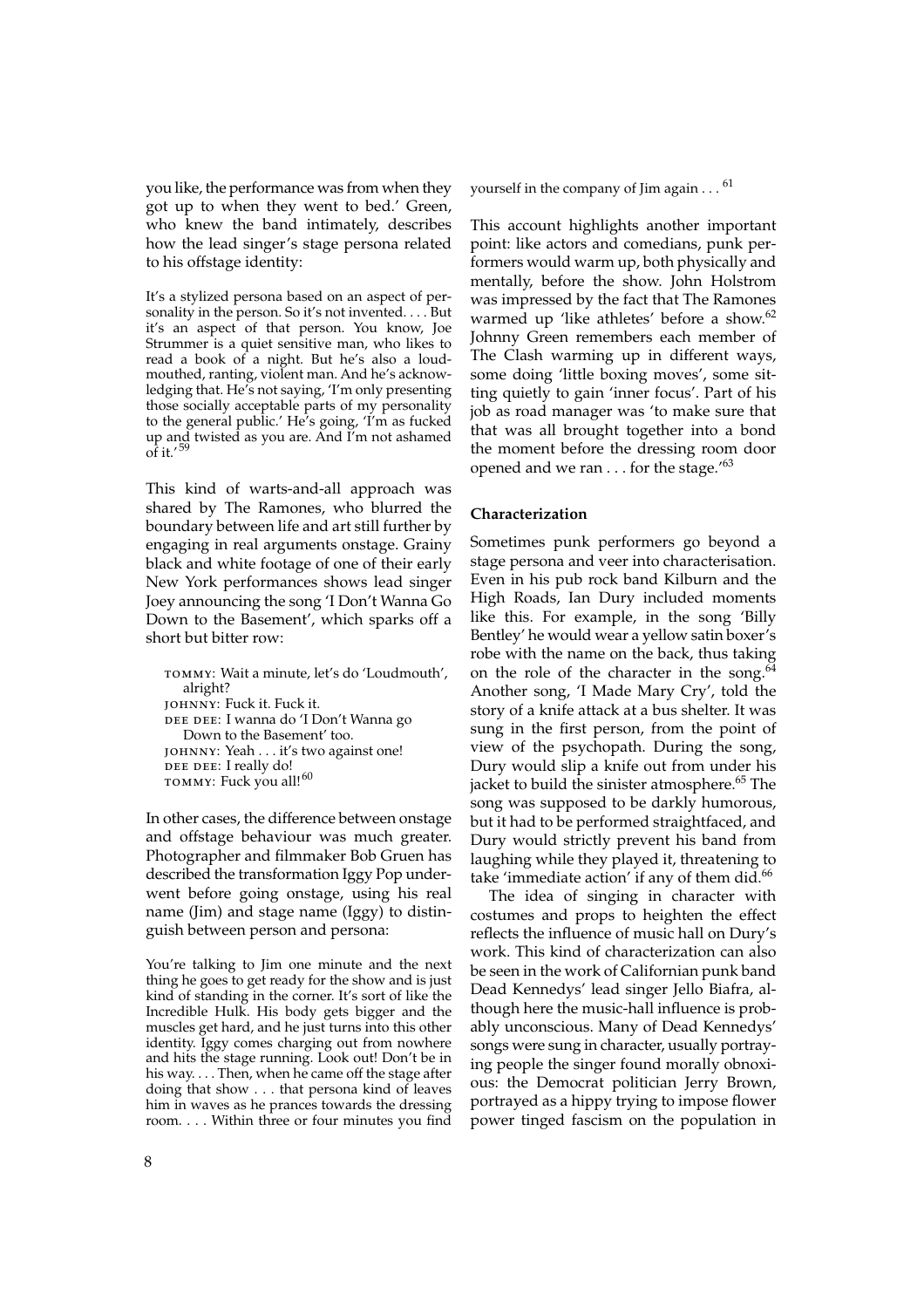'California über Alles'; corrupt policemen in 'Police Truck'; and vacuous television presenters in 'MTV – Get off the Air!'

Biafra had undertaken and enjoyed some drama training, praising the 'really good instructors and directors' who had taught him, and acknowledging their influence on his live shows: 'Method acting comes into play with our performance and sometimes it really sinks in and we're totally demonic and possessed.'<sup>67</sup> Given his training, it is not surprising that in live shows Biafra acted out the characters in the songs.

In a 1979 show, he portrayed the pathetic junkie in the song 'Drug Me' by pulling wild, distressed facial expressions and frantically rubbing his head. To the rhythm of a guitar riff, he used the microphone to mime violently shaking a bottle of pills into his hand and tipping his head back to swallow them.<sup>68</sup> The performance of 'Moral Majority' at a 1984 show in San Francisco was even more theatrical. The song starts with the band slowly playing 'Rock of Ages' as Biafra adopts the guise of a televangelist. He lays his hands on the heads of people in the front row, shouting, 'Let me touch ya!' Before moving into the lyrics of the song, he improvises a speech as the preacher:

You know what I am? I am a hope-dope pusher. Give me your money and it'll be just like shooting junk! You'll be able to live with your pathetic self! And avoid looking in the mirror! But just like junk, man, the price of being addicted to the Lord goes up! If you wanna shoot up with God, you've got to buy more and more of it to shoot up, or it just ain't gonna be the same!

To emphasize the point, he wraps the microphone lead around his arm and pretends to shoot up, then sends up San Francisco's hippy heritage by adopting a crazed-buthappy face and a spaced-out voice, saying, 'Oh God!! I feel so good now!! I want it to last forever! Oh God, now I'm a part of San Francisco, hwoooarghh!' The sequence ends with a musical joke: 'Rock of Ages' morphs into the theme tune from *The Mickey Mouse Club*, and Biafra and the band sing: 'M–I–C / K–E–Y / M-O-U-S-E.'

The characterization is suddenly dropped

as the final section of the song bursts out, loud and fast, and the stage fills with members of the audience dancing wildly and diving back into the audience. Biafra continues to sing, now in his own voice, but he has become practically invisible among the flailing limbs and bodies. $69$ 

#### **Audience**

What this highlights is that, as in stand-up comedy, there is only a thin line between performer and audience, stage and auditorium. By heckling (in stand-up) or stage diving (in punk), members of the audience can become part of the show. Unlike in straight theatre, stand-up and punk both reject a fictional narrative frame and emphasize the here-andnow. As Joe Strummer puts it, 'Everything coming off that stage you manufactured in that moment, and it was really fast and really hard and very loud.'70

Like most other elements of punk shows, the performer–audience relationship is often carefully considered. In their early days, The Clash experimented with the idea of distancing themselves from the audience, which nearly proved disastrous as Strummer has recalled: '[We] were in the middle of this ludicrous Stalinist vibe where we decided it was uncool to talk to the audience.' A string snapped, and he had to fill the time while it was being changed by holding up his radio to the microphone. As luck would have it, it was picking up a discussion programme about IRA bombs, and the quick-thinking sound engineer put a delay effect on it to heighten the moment.<sup>71</sup>

Nonetheless, the incident made the group realize that they needed to start talking to the audience again, and forge a closer relationship. This was probably wise, as other bands were criticized for being aloof. In *Sounds* magazine, Jon Savage chided The Jam for being 'unreachable' and 'hardly bothering to really communicate with the audience'.<sup>72</sup>

By contrast, Savage praised Strummer for a particular moment in a Clash show:

During the first encore, 'Garage Land', he reaches out into the audience, shakes hands and swaps his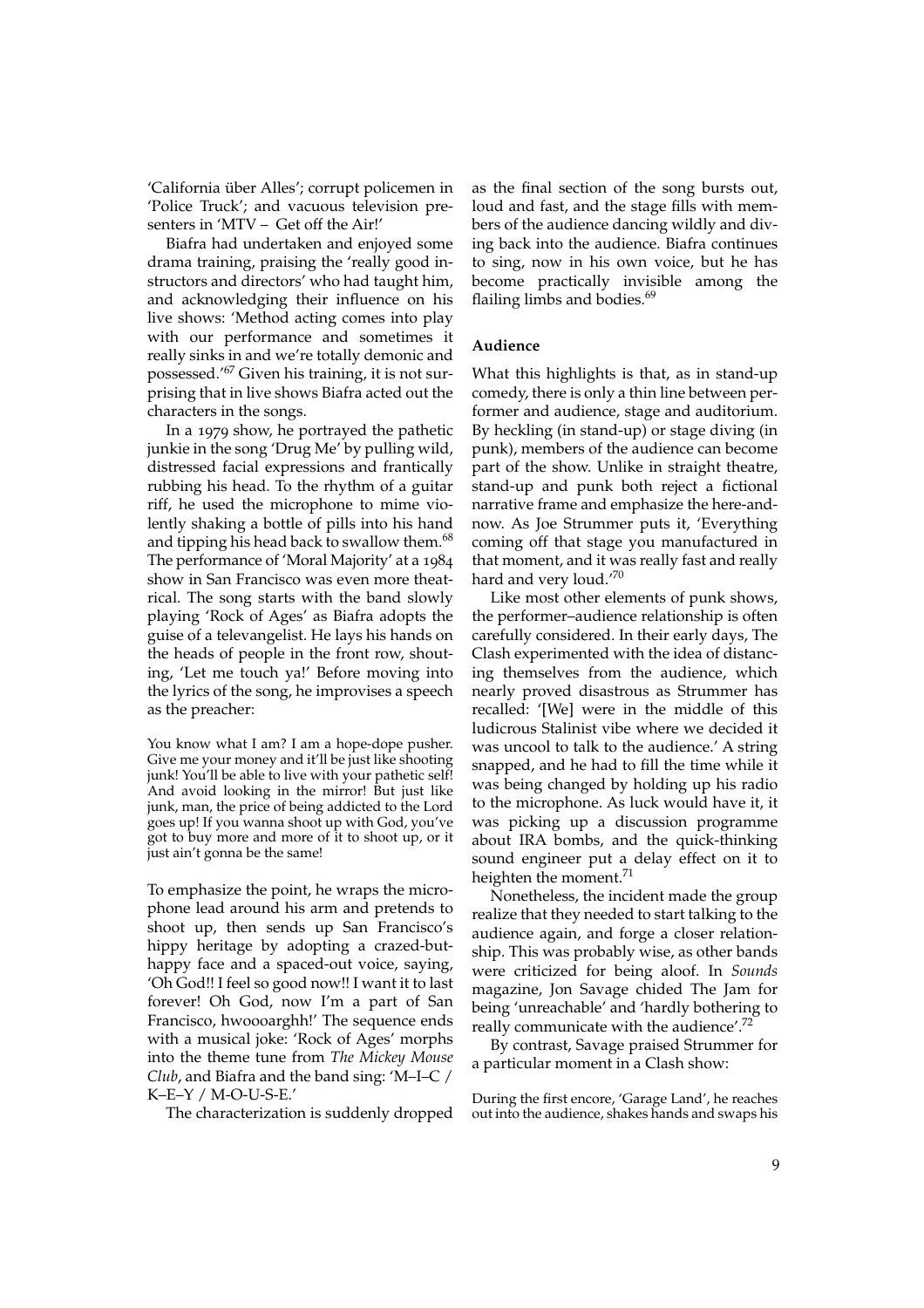shirt for some guy's T-shirt. Look: the audience/ performer barrier has been smashed in a rare moment of tenderness and solidarity.

One of Johnny Green's duties with the band involved a similar kind of sharing, which helped to break down the formality of the audience in a different way: 'One of my jobs was to get a few boxes of badges, and just throw them into the audience, and the audience were fighting for them, it was great. $174$ 

Like stand-up comedians, punk bands try to adapt to the local area they are playing in. Green recalls, 'Strummer always went for a walk . . . around whatever town we were playing in . . . And he would bump into people, people would come up to him, he used to carry a little notebook and he'd write people's names down and put them on the guest list.'<sup>75</sup> Ian Dury would use the old stand-up trick of finding out about the town he was playing in, so as to throw in some local references. His minder Fred Rowe has recalled:

He used to send me out to find the name of the local nut house, the chief of police, a famous man there and a famous criminal, and he'd bring all this up in the gig and say, 'Hang on, hang on, don't go nutty or you'll wind up in Park View, and they'd all go, 'Cor, he knows about Park View,' and the people used to like him because he went to the trouble of finding out about their little town.

In other cases, the relationship with the audience is less cosy, with the possibility of confrontation or violence breaking out. And Punk audiences can be volatile: when The Clash played at venues like the Rainbow and the Manchester Apollo, the fans expressed their frustration at the fixed seating by tearing the front rows out.<sup>77</sup> The band, who hated seated venues, would do nothing to stop them, but would intervene in shows where fights broke out in the audience.<sup>78</sup>

The Sex Pistols' Johnny Rotten was more openly confrontational, feigning boredom, verbally abusing the audience, and even getting involved in fights with them. An article published in 1976 describes him telling an unresponsive audience, 'Clap, you fuckers!' Photographer Ray Stevenson remembers how he singled out groups or individuals and 'stared straight at them and provoked and needled them beyond belief'.<sup>79</sup> Famously, The Sex Pistols' final show at the San Francisco Winterland ended with Rotten asking the audience, 'Ever get the feeling you've been cheated?'<sup>80</sup>

#### **Iggy Pop's Psychodrama**

This abusive approach to the audience goes back to the origins of punk, and is probably at its most extreme in the work of Iggy Pop. Like Rotten, he would single people out for verbal or physical abuse, but he might also try sexual flirtation. He often leapt down from the stage. At the end of the 1968 show at the University of Michigan (which won The Stooges their record deal with Elektra), he remembers wandering among the audience: 'I had this maternity dress on and a white face and I was doing unattractive things, spitting on people, things like that.'<sup>81</sup>

Footage of a televised 1970 concert shows him cavorting around the stage in silver gloves and a bare torso. The announcer tries to sound enthusiastic, but there is a note of panic in his voice as he brightly declares, 'There goes Iggy, right into the crowd! We've lost audio on him.' Iggy reappears climbing up onto somebody's shoulders, putting him among the crowd but also above them. He produces a jar of something, dips his hand in, and throws lumps of it randomly into the audience. 'That's peanut butter!' shouts the announcer.<sup>82</sup>

In a 1981 show at the 80,000-capacity Pontiac Silverdome near Detroit, Pop wore a miniskirt and provoked the audience to the point where they threw things at the stage, showering him with hairbrushes, combs, lighters, shoes. and other objects. As an encore, he walked out with a box full of the stuff and said, 'I want to thank you all for being so generous tonight,' before listing every item in the box.<sup>83</sup>

Pop has explained how he approaches his audience: 'I can't say I really care . . . what the audience does – it's their business what they do and really none of mine. . . . I just want to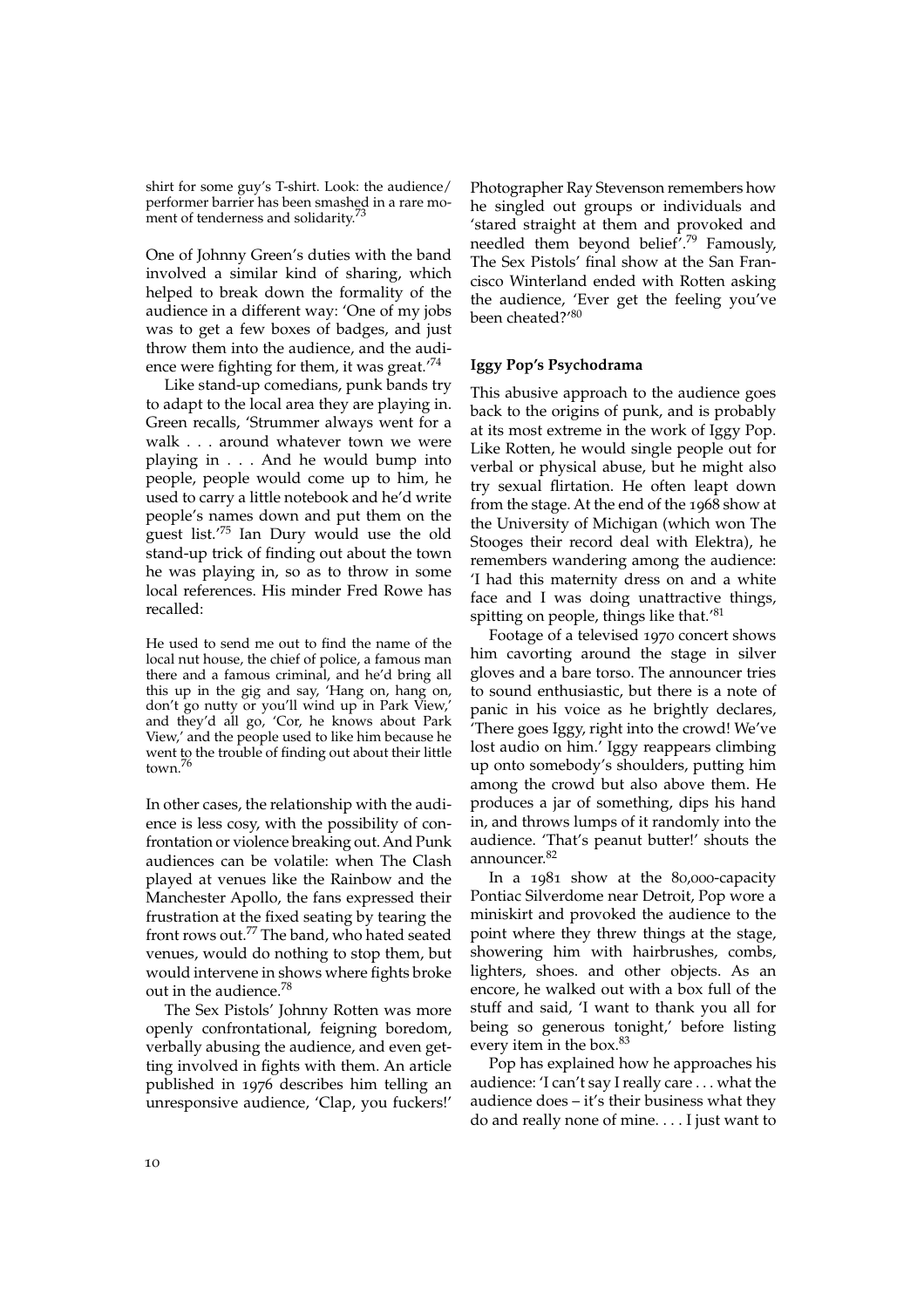meet them and do things – I just want to see what develops.  $\ldots$ .<sup>84</sup> This attitude gave his shows an unpredictability which made them exciting, as John Sinclair pointed out: 'Iggy had gone beyond performance- to the point where it really was some kind of psychodrama. It exceeded conventional theatre. He might do anything. That was his act.<sup>'85</sup>

The anything that he might do included turning on himself as well as the audience. He regularly cut himself, clawing at his chest with his fingernails or drumsticks or broken glass, and smearing himself and other band members with his blood.<sup>86</sup> This was not the only example of bloodletting in punk performance. For Tina Weymouth, bassist with the more genteel Talking Heads, it was a byproduct of struggling with her instrument:

The biggest thrill was to kinda be all thumbs. Not to be capable or technically proficient, but to be a bit all thumbs. So I was playing to the point where my fingers were bleeding, and I remember that people would get very excited when the blood would start running down my pick guard.<sup>87</sup>

The key difference with Iggy Pop was that it was deliberate, part of a carefully considered aesthetic approach, influenced by 'people in religious dancing or rituals, the trance-like thing'.<sup>88</sup> If there were echoes of Artaud here, this did not go unnoticed. A 1973 article described a Stooges show as 'the theatre of cruelty come alive'.<sup>89</sup>

#### **The Popular Meets the Avant Garde**

Looking in detail at punk rock shows, it becomes clear that the theatrical elements of staging, lighting, and costume are as carefully thought out as the music, with a common aesthetic approach based on passion, energy, and the idea that something which is crude or damaged can be exciting for the eye and the ear. The influence of actors, comedians, and popular theatre on punk is obvious in the qualities it shares with forms such as stand-up comedy and music hall. All of them emphasize the personality of the performer, situate the performance firmly in the hereand-now, and make the audience play a very active role in the show. Punk also shares with music hall the tendency to sing songs in character as a way of critiquing social types, in some cases using costume and props to heighten the effect.

However, as we have seen, punk was also influenced by more highbrow forms of theatre, with allusions to 'method acting' and 'theatre of cruelty' by both performers and critics. What makes punk so exciting is that, like early twentieth century cabaret, it brings together high and low art, putting ideas from the avant garde into a popular theatrical form. As punk poet John Cooper Clarke put it in 1978, it is 'the nearest thing that there's ever been to the working classes going into areas like surrealism and Dada.'<sup>90</sup> Many key figures in punk had an art school training, including Malcolm McLaren, Johnny Rotten, and various members of The Clash. Devo's Gerald V. Casale has spoken of his band's 'knowledge of early twentieth-century movements such as surrealism and Dada and German Expressionism', and describes their song 'Jocko Homo' as their 'manifesto, much like a futurist manifesto'.91

A very good example of elements of popular theatre combining with the avant garde influence is provided by Spizz. Before he started his first band, he did a foundation course in fine art at Solihull Tech. Declaring that 'from the Impressionists onwards it got exciting as far as I'm concerned,' he lists Bauhaus, Picasso, Warhol, and Joseph Beuys among his influences. The appeal of his work is that such influences sit side by side with a kind of comic silliness, so that in live shows, as well as singing songs full of Futuristinfluenced industrial imagery, he makes jokey comments and sprays silly string into the audience.

The song 'Clocks are Big' encapsulates this contrast perfectly. It lasts about thirty seconds, and the lyric consists of one surreal line, repeated three times: 'Clocks are big, machines are heavy.' When Spizz dreamed this up whilst drunk at a party, it seemed to be full of the kind of imagery found in the art movements he admired, particularly Futurism: 'It just . . . had such gravitas. And I came out to tell my mates, and they all fell about laughing! On the floor. And I thought, "If it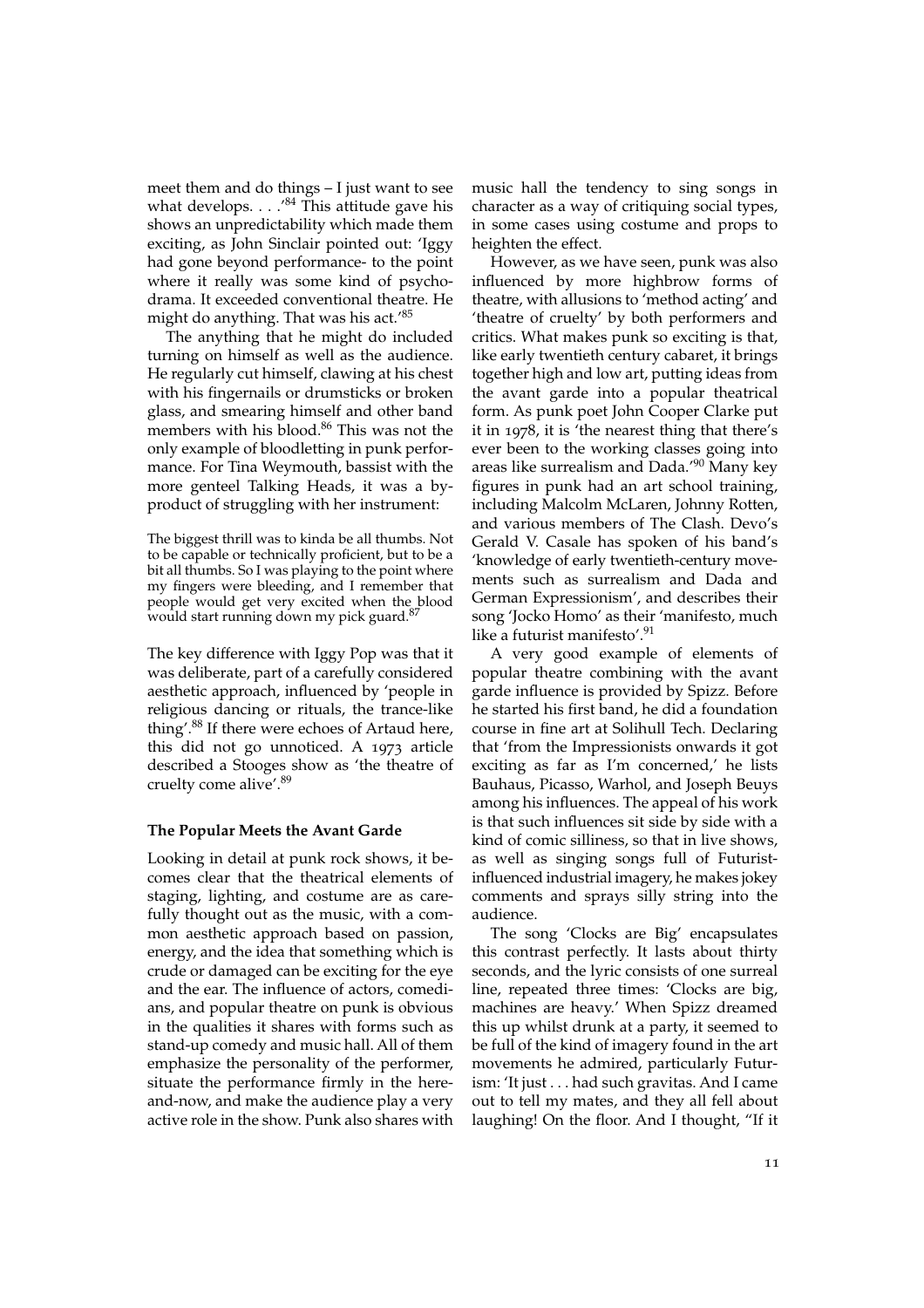does that *as well*, I'll do that!"' With this in mind, he got the band to set it to a 'cartoontype tune' and turned it into a call-andresponse piece in which he shouts 'Clocks are big!' and the audience replies, 'Machines are heavy!' Thus an idea inspired by the avant garde was turned into that mainstay of popular theatre, audience participation.

#### **Notes and References**

1. Allan Jones, 'Sex and Drugs and Plastic Budgies', *Melody Maker*, 20 May 1978, p. 3.

2. Hugh Fielder, 'Ian Dury and the Blockheads / Whirlwind/ Matumbi', *Sounds*, 20 May 1978, p. 47.

3. Kim Davies, 'On the Tahn', *New Musical Express*, 20 May 1978, p. 45.

4. 'Ian Dury and the Blockheads/ Whirlwind/ Matumbi'.

5. Email from Mick Gallagher, 25 July 2005.

6. *Ian Dury: On My Life*, BBC1, 25 September 1999.

7. Yvonne Roberts, 'The Charm of Ian Dury: Not a Blinkin' Thickie and Doing Very Well', *Sunday Times*, 21 May 1978, p. 42.

8. Richard Balls, *Sex & Drugs & Rock'N'Roll: the Life of Ian Dury* (London: Omnibus Press, 2001), p. 26.

9. Ibid., p. 11.

10. See 'The Charm of Ian Dury', and *Sex & Drugs & Rock'N'Roll*, p. 10.

11. See 'Sex and Drugs and Plastic Budgies', 'Ian Dury and the Blockheads / Whirlwind/ Matumbi', and

especially the photograph of Dury in 'On the Tahn'. 12. Max Beerbohm, *The Bodley Head Max Beerbohm*

(London: Bodley Head, 1970), p. 377. 13. Quoted in Roger Wilmut, *Kindly Leave the Stage:*

*the Story of Variety 1919–1960* (London: Methuen, 1985), p. 218.

14. Frankie Howerd, *At The Establishment Club and at the BBC*, Decca, 1963, LK 4556.

15. Philip Norman, *Buddy: the Biography* (London; Basingstoke: Macmillan, 1996), p. 226.

16. Des O'Connor, *Bananas Can't Fly: the Autobiography* (London: Headline, 2002), p. 110–17.

17. *Kindly Leave the Stage*, p. 217.

18. 'Tit Bits' can be heard on various artists, *The Best of British Comedy*, Disky, 2002, CB 795122, Disc 1.

19. Tony Bacon, *London Live* (London: Balafon Books, 1999), p. 128.

20. Julien Temple, dir., *The Filth and the Fury*, Film Four Video, 2003, CCD 9598.

21. *Dancing in the Street*, BBC2, 3 August 1996.

22. *The Filth and the Fury*.

23. See Jon Savage, *England's Dreaming: Sex Pistols and Punk Rock* (London: Faber and Faber, 1991), p. 257–67, for a full account of the Grundy interview and its aftermath.

24. *The Filth and the Fury*.

25. See Joe Ambrose, *Gimme Danger: the Story of Iggy Pop* (London: Omnibus Press, 2004), p. 22, 29–30, 41.

26. From the audio commentary on *In the Beginning Was the End: the Truth about De-evolution*, found on Devo, *The Complete Truth about De-evolution*, in the two-disc set *Devo Double Feature*, Warner Music Vision/ Rhino Home Video, 2003, 0349 70329-2.

27. Interview with Spizz, George Inn, London SE1, 9 November 2005.

28. *Gimme Danger: the Story of Iggy Pop*, p. 115.

29. Jon Savage, *Time Travel- from The Sex Pistols to Nirvana: Pop, Media, and Sexuality, 1977–96* (London: Vintage, 1997), p. 14 (originally published in *Sounds*, 9 April 1977).

30. John Lydon, *Rotten: No Irish, No Blacks, No Dogs* (London: Coronet Books/ Hodder, 1994), p. 130.

31. *The Filth and the Fury*.

32. Ibid.

33. *Dancing in the Street*.

34. *Ian Dury- On My Life*.

35. *Gimme Danger: the Story of Iggy Pop*, p. 23.

36. See Legs McNeil and Gillian McCain, *Please Kill Me: the Uncensored Oral History of Punk* (London: Abacus, 1997), p. 108–16.

37. Ibid. p. 140–1.

38. Monte A. Melnick and Frank Meyer, *On the Road with the Ramones* (London: Sanctuary Publishing, 2003), p. 55.

39. *England's Dreaming: Sex Pistols and Punk Rock*, p. 90–1.

40. *On the Road with the Ramones*, p. 52.

41. The Ramones, The Octagon, Sheffield, 15 October 1987.

42. Johnny Ramone interview, extra feature on Michael Gramaglia and Jim Fields, dir., *End of the Century: the Story of The Ramones*, DTS/ Tartan Video, 2005, TVD 3526.

43. See *On the Road with the Ramones*, p. 230–1.

44. Joe Strummer interview, extra feature on *End of the Century: the Story of The Ramones*.

45. *On the Road with the Ramones*, p. 59.

46. *End of the Century: the Story of The Ramones*.

47. To see a selection of Devo's costumes, go to www.clubdevo.com/mp/discog.html and click on the thumbnails on the right hand side of the page.

48. Don Letts, dir., *Westway to the World*, SMV Enterprises, 2001, 201510 9.

49. Ibid.

50. Ibid.

51. Interview with Spizz.

52. Interview with Johnny Green, Tea and Times, Whitstable, 9 June 2005.

53. *Time Travel- from The Sex Pistols to Nirvana*, p. 16.

54. Interview with Johnny Green, and *Westway to the World*.

55. *On the Road with the Ramones*, p. 64.

56. Ibid. p. 102.

57. *Sex & Drugs & Rock'N'Roll*, p. 183.

58. *Please Kill Me*, p. 198–9.

59. Interview with Johnny Green.

60. *End of the Century: the Story of The Ramones*.

61. *Please Kill Me*, p. 262–3.

62. *On the Road with the Ramones*, p. 100.

63. Interview with Johnny Green.

64. *Sex & Drugs & Rock'N'Roll*, p. 123.

65. Ibid., p. 126.

66. Ibid., p. 136.

67. Gavin Martin, 'Tearing a Stripe off the Scar Mangled Banner', *New Musical Express*, 17 October 1981,

p. 19. 68. Dead Kennedys, *The Early Years Live*, Wiener-

world/Music Video Distribution, 2001, WNRD 2109. 69 Dead Kennedys, *Live in San Francisco*, Castle Hendring, 1985, HEN 2 048.